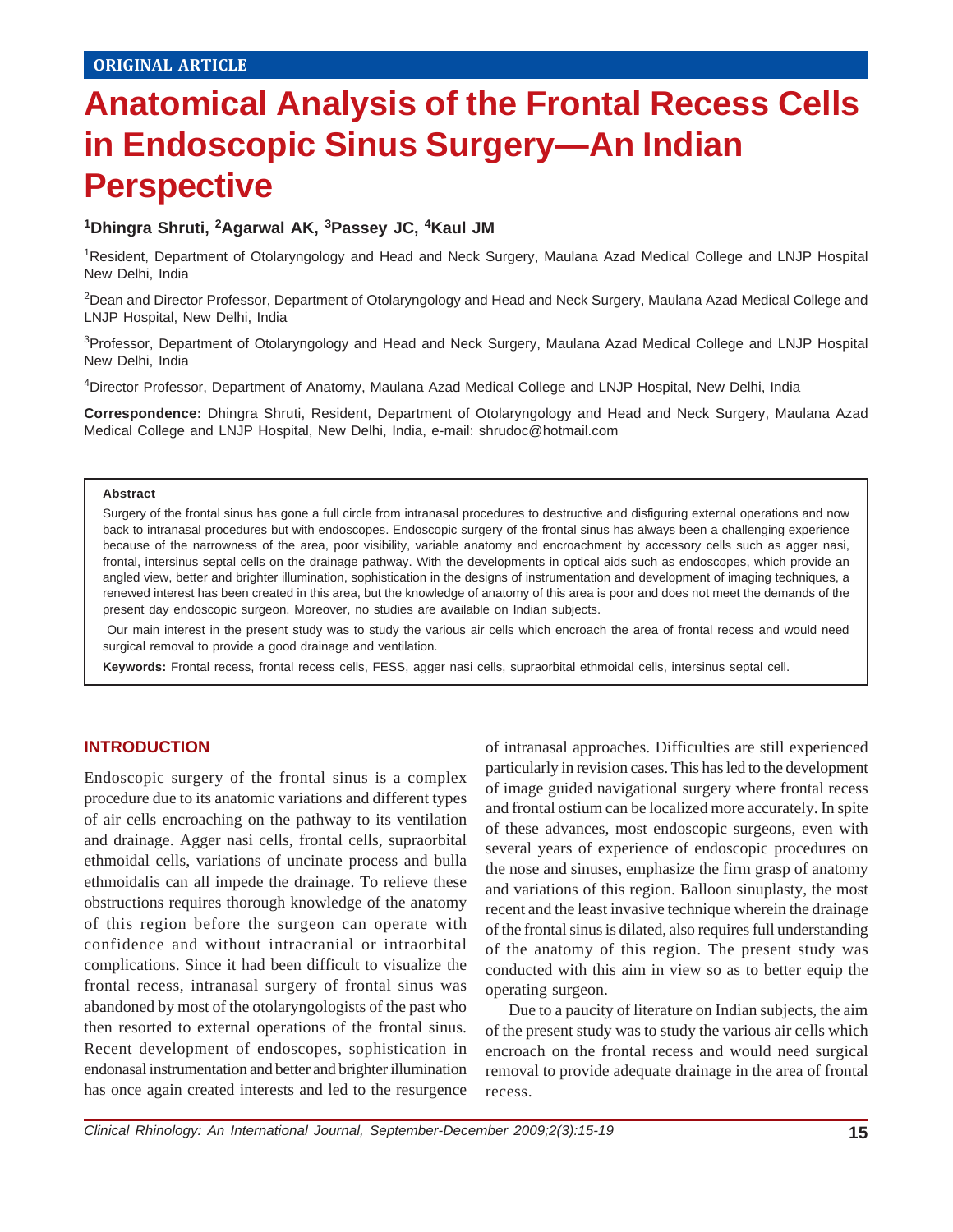# **MATERIALS AND METHODS**

The study was conducted in the Department of Otolaryngology and Head and Neck Surgery and the department of Anatomy, Maulana Azad Medical College, New Delhi. Anatomical dissections were performed on the lateral wall of nose in 30 embalmed adult cadaveric half heads.

Specimens having previous surgery or trauma were excluded from the study. The presence or absence of Agger nasi, frontal, supraorbital ethmoidal cell and suprabullar cell was noted.

Materials used for study:

- 1. Thirty cadaveric half heads.
- 2. Vernier callipers.
- 3. Dissection instruments (including curette, punches, probe, drill, divider, burr).
- 4. Magnifying glass.
- 5. Dissection microscope.
- 6. Image analyzer with appropriate software.

A silicon based impression material, polyvinylsiloxane, an addition type silicon elastomer, light body, usually used in dentistry, with an automatic mixing device, was used for taking impressions of the frontal sinus and its drainage into the infundibulum was studied. This material has a setting time of 180 seconds, and recovers after deformation in 99.50% cases with a dimensional change of  $-0.2\%$ . This material was poured into the frontal sinus after loading it in an injecting device. It traversed the frontal sinus and passed through its natural ostium into the frontal recess in a way that is similar to the flow of mucous in the frontal sinus in the living. After the material was set in about 3-4 minutes, the various cells surrounding the frontal recess and encroaching onto the ostium, which had been previously studied in the cadaveric specimen in detail, were carefully curetted out. This helped us to study the various cells that need removal in order to approach the frontal sinus with the area of the recess being outlined by the silicon material. The entire impression of the sinus, the ostium, the recess and its pathway of drainage in relation to the uncinate, could therefore be accurately studied and measurements taken. .

## **RESULTS**

**Agger nasi cells:** Lateral wall of nose in front of anterior attachment of middle turbinate shows a bulge called agger nasi (Fig. 1). On dissection with curettes, needles and probes, it was found to be a solid mound in 24 specimens. Only in 6 specimens (20%) was it pneumatized (Fig. 2). Degree of pneumatization varied. Only in one case agger nasi cell was large enough to encroach on the frontal recess.



**Figure 1:** Lateral wall of nose with middle turbinate reflected showing structures as labelled. a: Frontal sinus; b: Reflected middle turbinate; c: Bulla ethmoidalis; d: Maxillary sinus ostium; e: Uncinate process; f: Inferior turbinate



**Figure 2:** Section showing opened agger nasi cell and pneumatized upper part of uncinate process

**Frontal cells:** Frontal cells were seen in only 5% specimens (16.6%). They were classified according to Bent et al.

Type I cell, i.e. a single cell in the frontal recess above the agger nasi cell was present in 3 specimens, i.e. 10% (Fig. 3).

Type III cells, i.e. a single cell extending from middle meatus into the frontal sinus was seen in one specimen (3.3%).

Type IV cells, i.e. an isolated cell within the frontal sinus without an obvious connection to the frontal recess was also seen in one specimen (3.3%).

Type II cell, i.e. a tier of two or more cells, above the agger nasi cell, may or may not invade frontal sinus, were not seen in any specimens.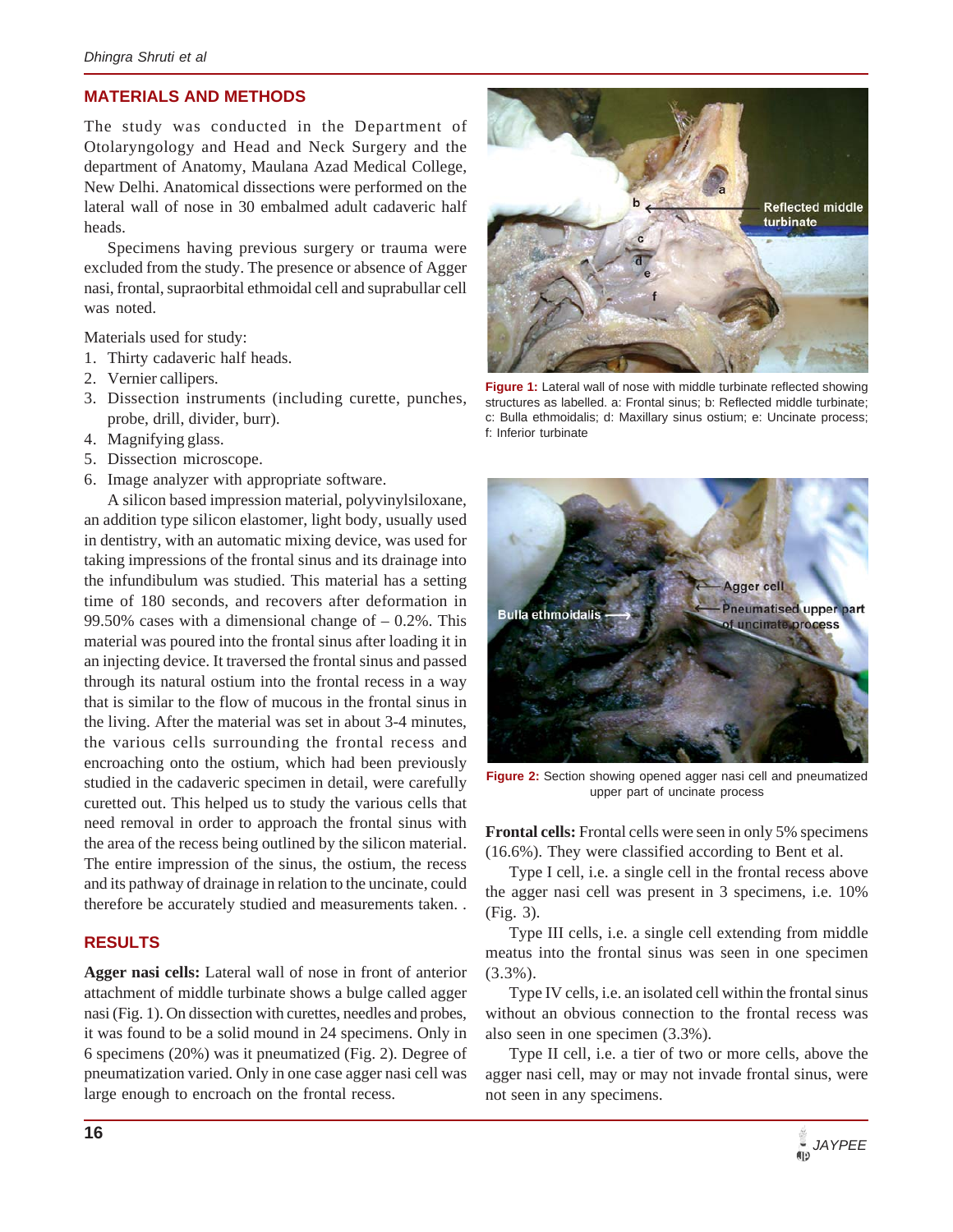

**Figure 3:** Section showing type I frontal cell (single cell above agger nasi cells not pneumatizing into frontal sinus

**Supraorbital ethmoidal cell:** They are seen to pneumatize orbital plate of frontal bone. They were seen in only two specimens (6.6%). In each case their opening was situated behind the bulla ethmoidalis.

**Intersinus septal cell:** It was not seen in any specimens where intersinus septum was seen. In most of the specimens, this septum had been destroyed.

# **DISCUSSION**

Frontal sinus and its drainage pathway are seen as an hourglass structure with its "waist", the narrowest part being the ostium of frontal sinus and inferior wider part as the frontal recess. Frontal recess is thus the inverted cone with apex directed superiorly towards ostium of frontal sinus. The ostium has also been called the frontal isthmus. It can be easily seen in sagittal reconstructions of axial and coronal views of CT scan of paranasal sinuses.

**Agger nasi cells:** The incidence of the presence of agger nasi varies widely in the literature. Bolger et al<sup>1</sup> in a review of 200 CT scans found them in 98.5% while Zinereich et al<sup>2</sup> stated that agger nasi cells are present in 100% and considered them to be normal anatomical structures. Lloyd et al<sup>3</sup> stated them to be present in only 20%, though agger nasi was a solid mound in the rest. In anatomical dissections of 30 half-heads, Gaafer et al<sup>7</sup> found that agger nasi was just a ridge in 23.3%, while it was pneumatized in 76.6%. Number of cells in agger nasi may also vary. In the study by above authors, agger nasi had a single cell in 14 specimens, 2 cells each in 6 specimens and 3 cells each in 3 specimens. Agger nasi cells pneumatize mostly from the frontal recess or from the ethmoidal infundibulum. Agger nasi cell may be large enough to obstruct the frontal sinus as in one of our specimens. Presently surgery of frontal

sinus is surgery in the area of frontal recess and to provide an unobstructed drainage pathway. Removing the prominent agger nasi cell is often the main element in relieving the obstructed drainage. Wormald<sup>9</sup> stated that agger nasi cell is the "key that unlocks the frontal recess" signifying its clinical importance.

Medial and posterior walls of agger nasi cell are the ones over which the frontal sinus drainage occurs and they are also free standing surfaces. Agger nasi cell must be removed for free drainage. If part of it, more often, the cap, is left behind, it will form adhesions with the surrounding structures, particularly the bulla and obstruct the flow of frontal sinus.

*Agger Nasi Cells (%)*

|      | Bolger Zinereich Lloyd |    | Gaudio |      | Del Gaafer Landsberg<br>and<br>Friedman | Our<br>study |
|------|------------------------|----|--------|------|-----------------------------------------|--------------|
| 98.5 | 100                    | 20 | 86.7   | 76.6 | 78                                      | 20           |

**Frontal cells:** Frontal cells arise above the agger nasi cells and a little posterior to them. They too can obstruct the drainage of frontal sinus. Bent<sup>6</sup> classified them into 4 types. Type 4 cell is completely within the frontal sinus and may completely obstruct the ostium of the frontal sinus. In such cases, frontal sinus is opaque, due to retention of its secretions while the cell itself may appear as a clear and pneumatized cell like an air bubble in CT scans.

In our study, dissections of frontal sinus showed type 1 cell in 10%, type 3 cell in 3.3%, and type 4 also in 3.3% cases. No type 2 cells were seen.

Del Gaudio<sup>8</sup> studied 212 sinuses in 106 patients by multiplanar CT scans and found frontal cells in 29.6% of unoperated cases. Prevalence of different types was type I in 18.6%, type II 2%, type III 6.1% and type IV 3.1%. According to Schaefer,<sup>12</sup> frontal cells develop from anterior ethmoid cells after the development of frontal sinus itself.

Meyer et  $al^{10}$  in their study of 768 CT scans showed that frontal cells were present in 20.4% with type I being the most common (14.9%). Although incidence of type III and type IV cells was low, incidence of frontal sinusitis was high in these cases.

# *Frontal Cells (%)*

|             | Del Gaudio     | Meyer | Our study        |
|-------------|----------------|-------|------------------|
| Total cells | 29.6           | 20.4  | 16.6             |
| Type I      | 18.6           | 14.9  | 10               |
| Type II     | $\overline{c}$ | 1.7   | $\left( \right)$ |
| Type III    | 6.1            | 0.7   | 3.3              |
| Type IV     | 3.1            | 3.1   | 3.3              |

*Clinical Rhinology: An International Journal, September-December 2009;2(3):15-19* **17**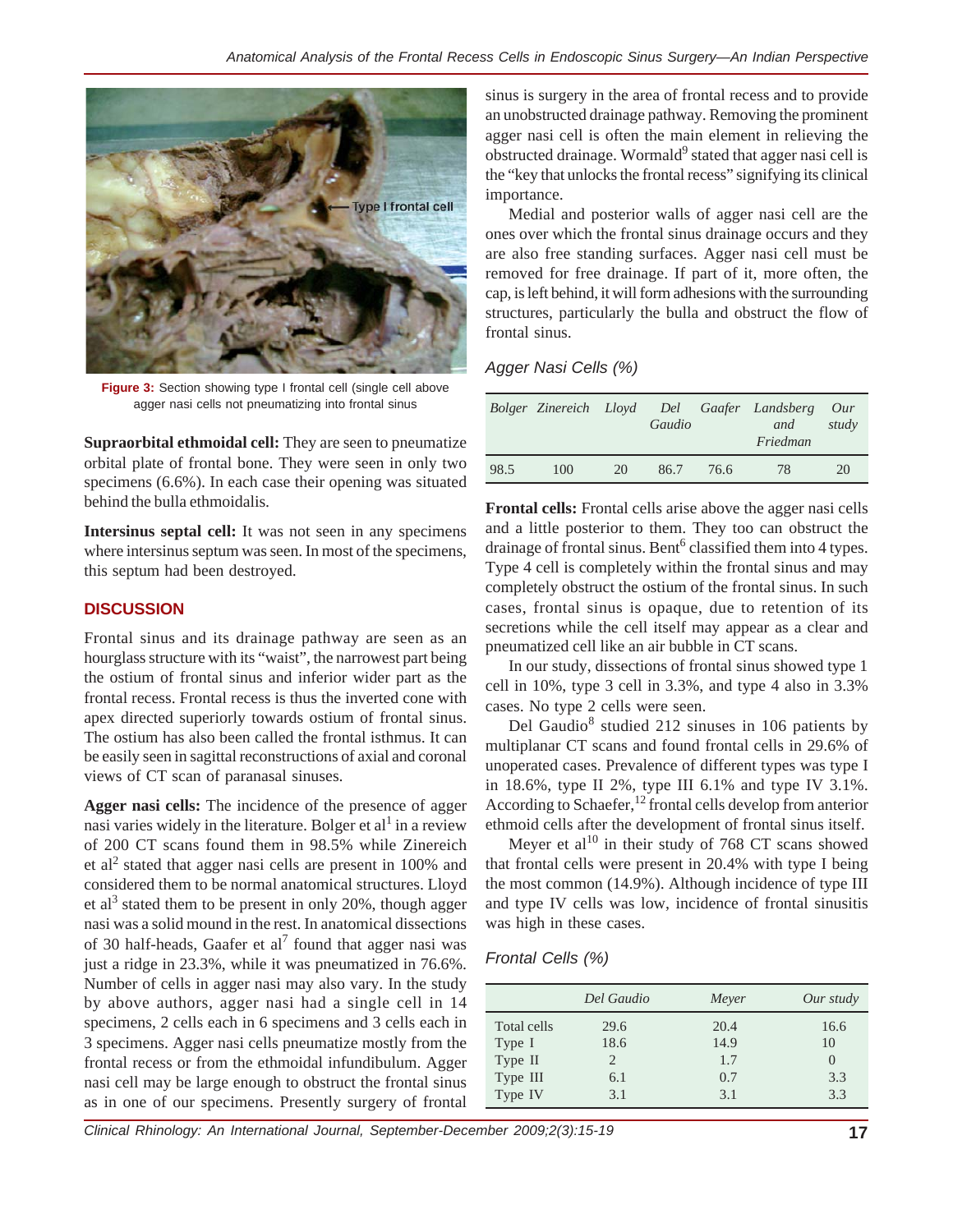**Supraorbital ethmoidal cells:** These are ethmoidal cells which pneumatize the orbital plate of frontal sinus. According to Kasper,<sup>5</sup> they develop from the third and fourth frontal furrows. Stammberger<sup>4</sup> stated that supraorbital cell develops as an extension from the posterior aspects of frontal or the suprabullar recess. Supraorbital cell can also encroach on the frontal recess and impede the drainage and also create difficulties in surgical dissections in this area. Opening of supraorbital ethmoidal cell is always behind the bulla ethmoidalis. Supraorbital ethmoidal cell and frontal sinus may coalesce together but will have two distinct openings, one for each.

In our specimens, supraorbital cells were seen in 2 cases (6.6%). Their openings were situated behind the bulla ethmoidalis.

Owen and  $Kuhn<sup>11</sup>$  emphasized the surgical importance of these cells. Supraorbital cells displace the posterior wall of frontal sinus and thus encroach on drainage pathway.

#### *Supraorbital Ethmoidal Cells (%)*

| Kasper | Van Alyea | Dixon | Our study |
|--------|-----------|-------|-----------|
|        | 5.8       |       | 6.6       |

Frontal recess, classically described as an inverted funnel shaped area, is a potential space. It may be encroached by several structures such as agger nasi cells, frontal cells, supraorbital ethmoidal cells, variations of uncinate process and bulla ethmoidalis which can change its shape and dimensions. It is also an important area in the etiology of recurrent or persistent frontal sinusitis and to perform uneventful surgery in this area.

Several air spaces open into it – agger cells, frontal cells, supraorbital ethmoidal cell, concha bullosa, bulla ethmoidalis and the lateral sinus.

Thus, this space of frontal recess potentially extends into these structures by continuity and so will be the dimensions. In fact the very structures which limit the boundaries of frontal recess can actually form part of the recess.

# **CONCLUSION**

With the advent of CT scans and endoscopic sinus surgery, renewed interest has been created in the surgical treatment of diseases of the frontal sinus. Obstruction to drainage and ventilation of the frontal sinus is the main cause of acute and recurrent infection. It is also the main cause in persistent or residual disease. Since most of the endoscopic surgery of the frontal sinus involves its recess, our focus of interest was to study the anatomy of this region in detail.

The study comprised of 30 cadaveric half heads cut sagittally and further dissected to define the area of frontal recess and ostium of frontal sinus.

It was revealed that:

- 1. Agger nasi region was a solid mound in 80% while it was pneumatized in 20%. In one case, agger nasi cell was very large and encroached on the area of frontal recess.
- 2. Frontal cells were seen in only 16.6% cases. Type I cell was the most common (10%) while type III and IV were seen in 3.3% each. No type II cells were seen.
- 3. Supraorbital cells pneumatizing the orbital plate were seen in 6.6%. Their opening was located behind the bulla ethmoidalis.

Frontal recess is bordered by agger nasi cells anteriorly, bulla ethmoidalis posteriorly, uncinate process inferiorly and middle turbinate medially. Uncinate process is also the key area in deciding the outflow tract of frontal sinus. Several variations can occur in this area and can obstruct the frontal recess.

With the advances in imaging techniques, this area can now be studied in a sagittal plane in addition to coronal and axial ones. In computerized navigational surgery also, the surgeon requires an in-depth knowledge of the anatomy of this area. Most of the anatomical studies made in the past are inadequate to meet the demands of the present day endoscopic surgeon. At present, there is need to further study the anatomy of this area by both meticulous dissections and by multiplanar CT scans with 3D analysis of structures and to correlate the two.

There is also need for uniformity of terminology at international level while describing these structures or those newly identified.

# **REFERENCES**

- 1. Bolger WE, Britzin CA, Parson DS. Paranasal sinus bony anatomic variation and mucosal abnormalities. Laryngoscope 1991;101:56-64.
- 2. Zinreich SJ, Abidin M, Kennedy DW. Cross sectional imaging of the nasal cavity and paranasal sinuses of Op. Tech Otolaryngol Head Neck Surg 1990;1:94-98.
- 3. Llyod GAS. CT of paranasal sinuses: Study of control series in relation to endoscopic sinus surgery J Laryngol Otol 1990;104:477-81.
- 4. Stammberger. Functional endoscopic sinus surgery. Mosby. St. Louis 1991.
- 5. Kasper KA, Nasofrontal connections. A study based on one hundred consecutive dissections. Arch Otolaryngol 1936;23:322- 43.
- 6. Bent JP, Spears RA, Kuhn FA, Stewart SM. Combined endoscopic intranasal and external frontal sinusotomy (The above and below approach to chronic frontal sinusitis; Alternatives to obliteration) Am J Rhinol 1997;11:349-54.